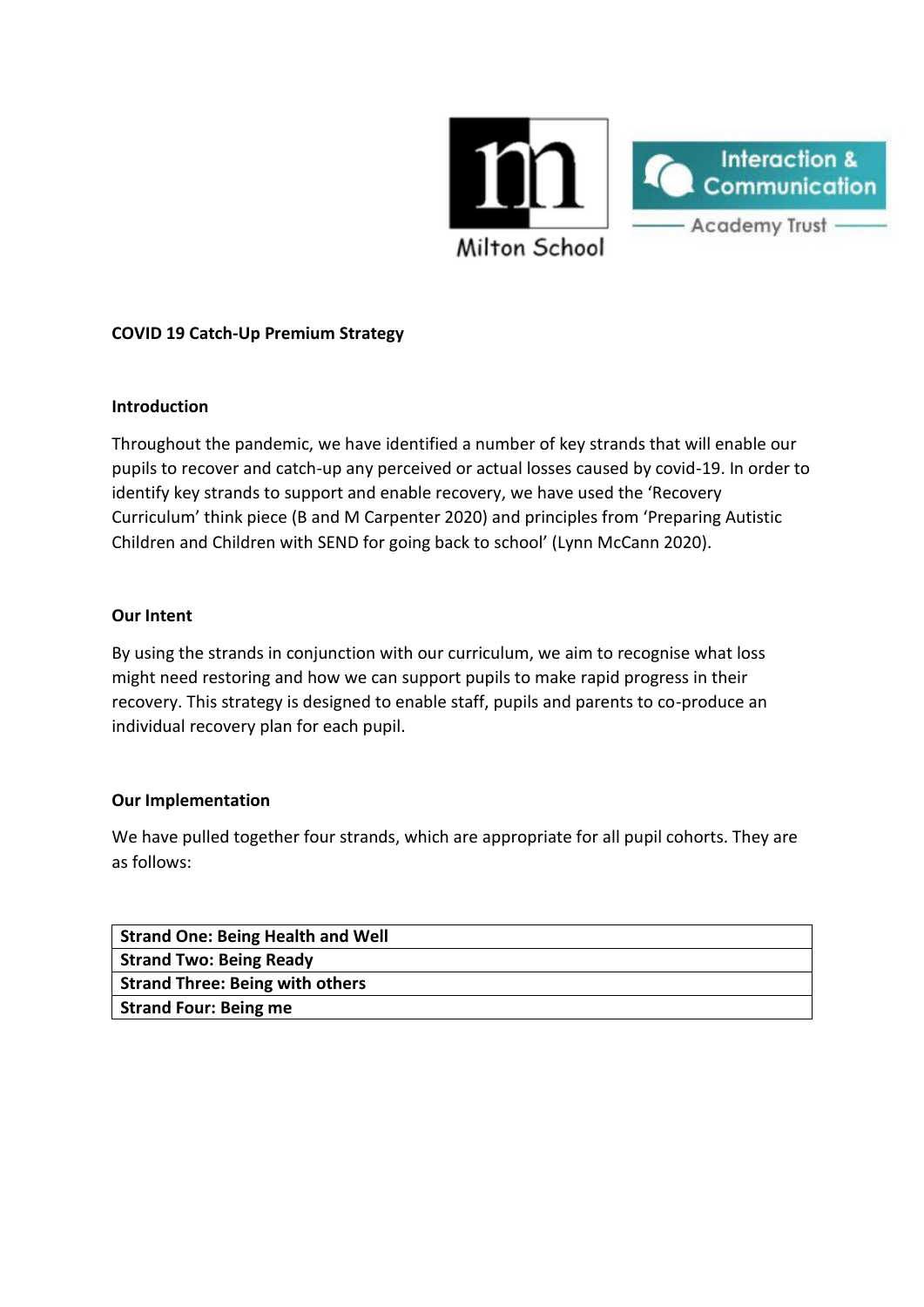| <b>Strand One: Being Healthy and Well</b> |                                                                                                           |                                                                                                                               |                                                                                                                                 |                                                                                                                                                                                                |
|-------------------------------------------|-----------------------------------------------------------------------------------------------------------|-------------------------------------------------------------------------------------------------------------------------------|---------------------------------------------------------------------------------------------------------------------------------|------------------------------------------------------------------------------------------------------------------------------------------------------------------------------------------------|
|                                           | <b>Discover</b>                                                                                           | Investigate                                                                                                                   | <b>Explore</b>                                                                                                                  | <b>Adventure</b>                                                                                                                                                                               |
| My Physical<br><b>Skills</b>              | Rediscover<br>muscle<br>movement,<br>strength and<br>stamina                                              | Regain and<br>refine gross and<br>fine motor skills                                                                           | Regain and<br>refine gross and<br>fine motor skills                                                                             | Regain and refine gross<br>and fine motor skills                                                                                                                                               |
| My Equipment                              | Fits correctly, is<br>in school and<br>promotes my<br>health and well<br>being.                           | Fits correctly, is<br>in school and<br>promotes my<br>health to help<br>me investigate<br>my world.                           | Fits correctly, is<br>in school and<br>promotes my<br>health with less<br>support from<br>others.                               | Fits correctly, is in<br>school and promotes<br>my health and enables<br>me to be more<br>independent.                                                                                         |
| My senses                                 | Rediscover<br>sensory<br>stimulation<br>across all eight<br>senses                                        | Are not<br>overwhelming<br>and enable me<br>to investigate<br>my world<br>appropriately                                       | Are not<br>overwhelming<br>and enable me<br>to explore my<br>world<br>appropriately                                             | Are not overwhelming<br>and enable me to<br>adventure through my<br>world appropriately.                                                                                                       |
| My diet                                   | Is varied and<br>gives me<br>another<br>opportunity to<br>express<br>preferences<br>and be<br>independent | Is as broad as it<br>can be, opening<br>up my world<br>enabling me to<br>make choices<br>and be<br>independent                | Is as broad as it<br>can be, opening<br>up my world,<br>enabling me to<br>make wider<br>choices                                 | Is balanced and I<br>understand how to use<br>it to keep me healthy<br>and well.                                                                                                               |
| My fitness                                | Rediscover<br>strength and<br>stamina in<br>different<br>contexts                                         | Enables me to<br>investigate my<br>environment<br>and sustain my<br>energy levels<br>during physical<br>activity              | Enables me to<br>explore my<br>environment<br>and build my<br>energy levels<br>during physical<br>activity                      | Is understood and I can<br>use this to increase and<br>improve my wellbeing.                                                                                                                   |
| My emotional<br>wellbeing                 | Is another form<br>of my<br>communication<br>and is listened<br>to and<br>addressed<br>across my day.     | Is addressed at<br>all points of the<br>day and I am<br>encouraged by<br>my adults to<br>proactively<br>meet my own<br>needs. | Is something<br>that I can<br>implement with<br>prompting: I<br>can find<br>strategies that<br>help me to re-<br>centre myself. | Is something I can<br>initiate with more<br>autonomy. I can<br>develop personal<br>strategies to maintain<br>my own positive mental<br>health and contribute<br>to that of those around<br>me. |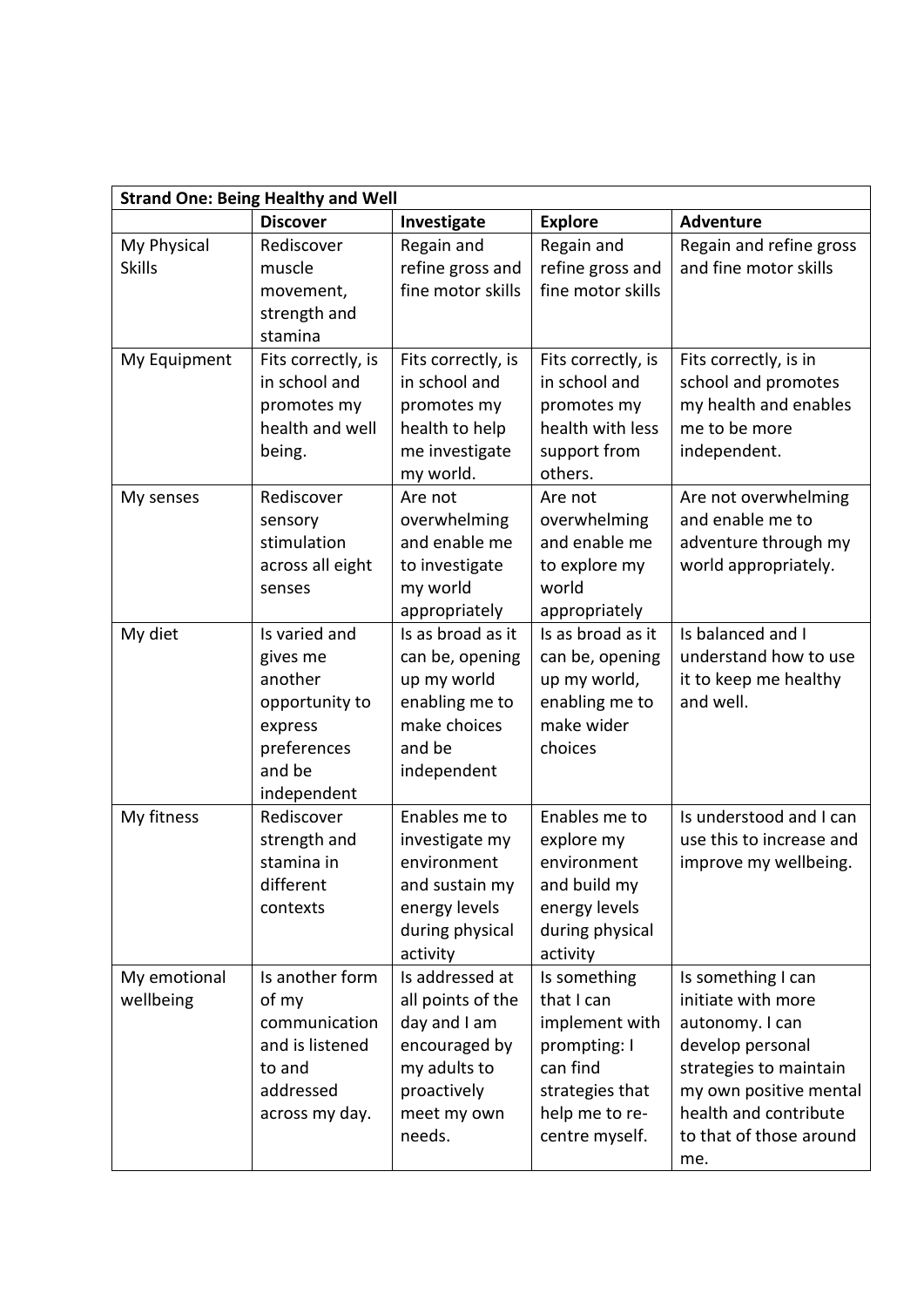| <b>Strand Two: Being Ready</b> |                                                                             |                  |                   |                          |
|--------------------------------|-----------------------------------------------------------------------------|------------------|-------------------|--------------------------|
|                                | <b>Discover</b>                                                             | Investigate      | <b>Explore</b>    | <b>Adventure</b>         |
| My thinking                    | Will allow me to                                                            | Will allow me to | Will allow me to  | Apply what I know to     |
|                                | access and                                                                  | access and       | shape and         | real life and real world |
|                                | discover my                                                                 | investigate my   | explore my own    | adventures               |
|                                | environment                                                                 | environment      | choices           |                          |
| My Learning                    | Enables me to                                                               | Is structured,   | Allows me to      | Use a range of           |
|                                | explore, realise,                                                           | supported by     | generalise skills | platforms, methods and   |
|                                | anticipate,                                                                 | the.             | and apply them    | resources to own my      |
|                                | persist and                                                                 | environment      | across contexts.  | learning.                |
|                                | initiate across                                                             | and focused on   |                   |                          |
|                                | contexts                                                                    | independence     |                   |                          |
|                                |                                                                             | and              |                   |                          |
|                                |                                                                             | communication    |                   |                          |
| My curriculum                  | Is personalised, specific to my EHCP and allows me time to make choices and |                  |                   |                          |
|                                | lead my own learning.                                                       |                  |                   |                          |

| <b>Strand Three: Being with others</b> |                                                                              |                  |                   |                         |
|----------------------------------------|------------------------------------------------------------------------------|------------------|-------------------|-------------------------|
|                                        | <b>Discover</b>                                                              | Investigate      | <b>Explore</b>    | <b>Adventure</b>        |
| My family                              | My experiences at home will inform my time at school through positive        |                  |                   |                         |
|                                        | partnerships with my family and teachers. My family are the expert in "me"   |                  |                   |                         |
|                                        | and will be listened to, consulted with and communicated with fully.         |                  |                   |                         |
| My friends                             | I have opportunities to reconnect, laugh and enjoy being with my peers again |                  |                   |                         |
|                                        | safely                                                                       |                  |                   |                         |
| My Teachers                            | I will have time to reconnect, remember and restore relationships with the   |                  |                   |                         |
|                                        | adults at school.                                                            |                  |                   |                         |
| My Self                                | I have time to                                                               | I have           | I have            | I have opportunities to |
|                                        | self-regulate,                                                               | opportunities to | opportunities to  | reflect, be mindful and |
|                                        | self-occupy and                                                              | develop my       | self-occupy and   | to follow my own        |
|                                        | to recognise                                                                 | characteristics  | to make wider     | interests.              |
|                                        | who I am and                                                                 | of effective     | choices about     |                         |
|                                        | what I like.                                                                 | learning         | what activities I |                         |
|                                        |                                                                              | through          | like to           |                         |
|                                        |                                                                              | investigating    | undertake on      |                         |
|                                        |                                                                              | activities       | my own.           |                         |
|                                        |                                                                              | individually     |                   |                         |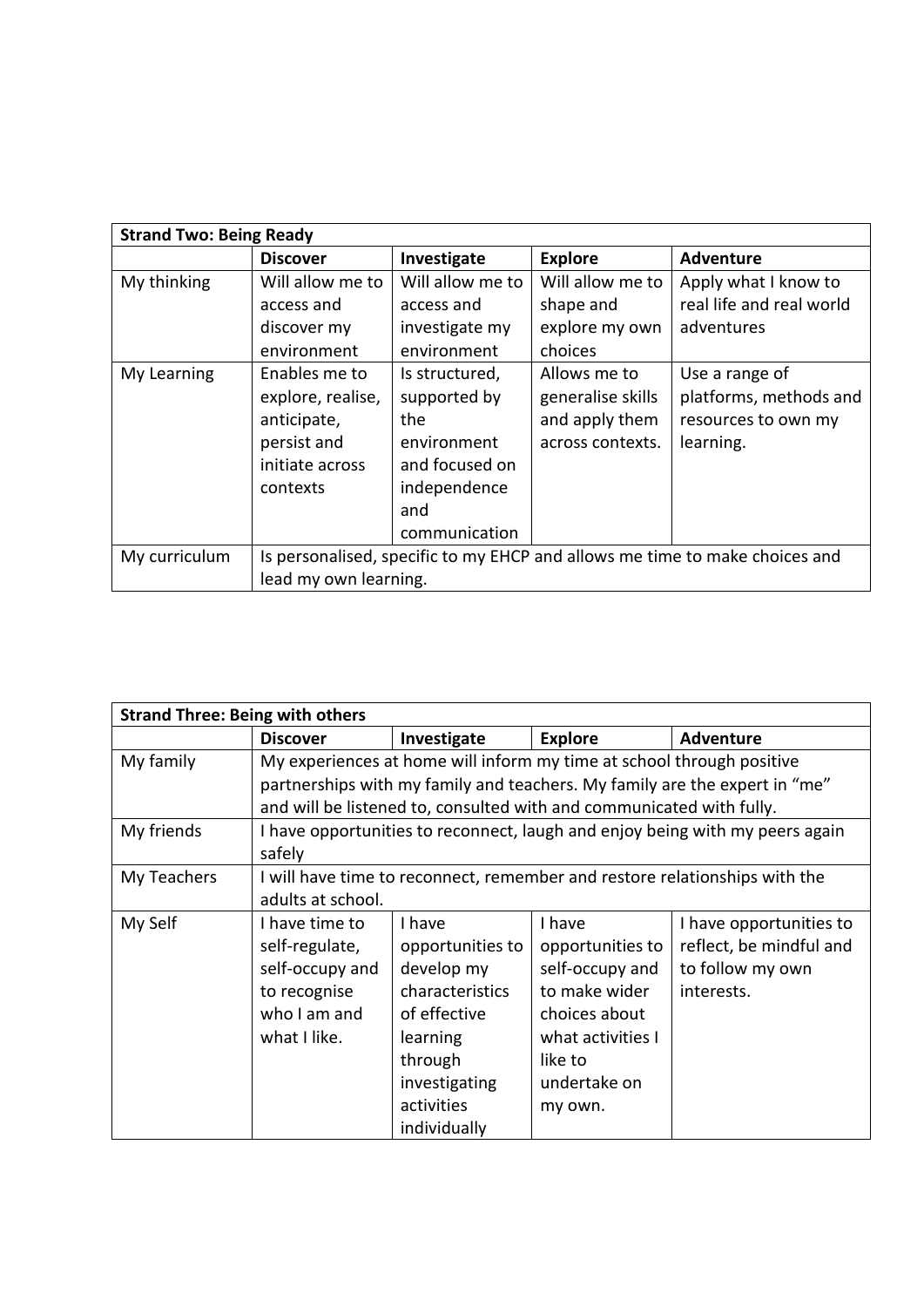| <b>Strand Four: Being Me</b> |                                                                                |                                   |                |                                                                             |
|------------------------------|--------------------------------------------------------------------------------|-----------------------------------|----------------|-----------------------------------------------------------------------------|
|                              | <b>Discover</b>                                                                | Investigate                       | <b>Explore</b> | <b>Adventure</b>                                                            |
| My choices                   | Will be                                                                        | I will be                         |                |                                                                             |
|                              | encouraged and                                                                 | supported                         |                |                                                                             |
|                              | repeated to                                                                    | through clear                     |                |                                                                             |
|                              | ensure                                                                         | structures and                    |                |                                                                             |
|                              | consistency.                                                                   | transactional                     |                |                                                                             |
|                              | They will be                                                                   | sup                               |                |                                                                             |
|                              | respected: my                                                                  |                                   |                |                                                                             |
|                              | adults may                                                                     |                                   |                |                                                                             |
|                              | work as an                                                                     |                                   |                |                                                                             |
|                              | advocate for                                                                   |                                   |                |                                                                             |
|                              | me during                                                                      |                                   |                |                                                                             |
|                              | choice making.                                                                 |                                   |                |                                                                             |
| My aspirations               | Will continue to underpin my learning. My adults will help me discover them,   |                                   |                |                                                                             |
|                              |                                                                                | voice them and work towards them. |                |                                                                             |
| My rights                    | Will be                                                                        | Will be implicity                 | Will be taught | I will understand my                                                        |
|                              | implicitly met                                                                 | met so I can                      | to me so I     | rights and will exercise                                                    |
|                              | so I can grow in                                                               | grow in a place                   | understand     | them freely.                                                                |
|                              | a place that is                                                                | this is fair and                  | what is right  |                                                                             |
|                              | fair and                                                                       | respects my                       | and wrong and  |                                                                             |
|                              | respects my                                                                    | liberties as a                    | can advocate   |                                                                             |
|                              | liberties as a                                                                 | learner.                          | for myself.    |                                                                             |
|                              | learner                                                                        |                                   |                |                                                                             |
| My                           | Will be prioritised in every learning opportunity                              |                                   |                |                                                                             |
| independence                 |                                                                                |                                   |                |                                                                             |
| My Views                     | Will be sought sensitively through different means including trusted advocacy. |                                   |                |                                                                             |
| My Behaviours                |                                                                                |                                   |                | My adults will analyse them to help reduce behaviours that challenge me and |
|                              | will help me, where possible, to self-regulate and proactively find strategies |                                   |                |                                                                             |
|                              | that support me.                                                               |                                   |                |                                                                             |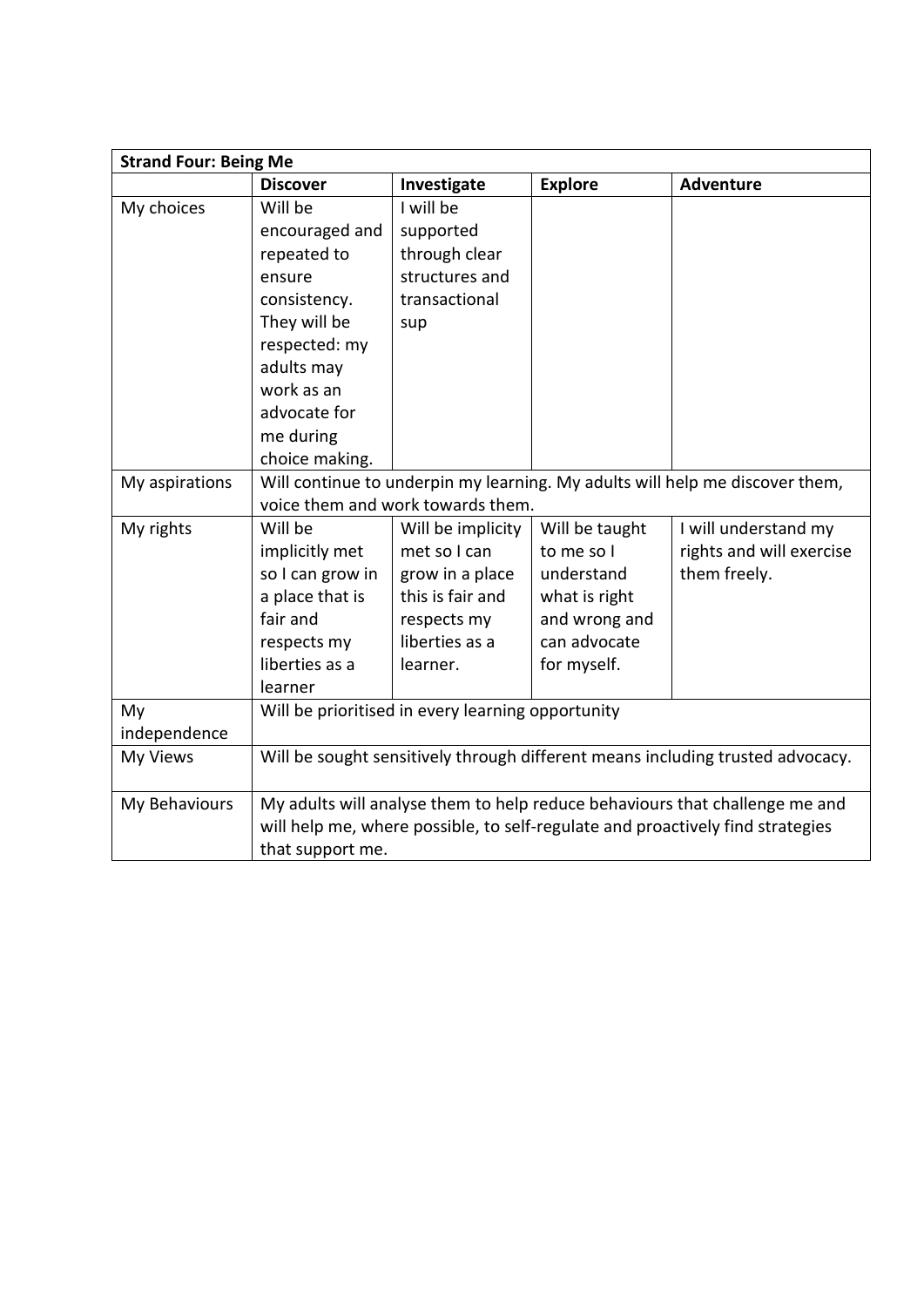### **Our Plan**

| <b>My Progress and Outcomes</b> |                                                                                                                                                                                                                                                                                                 |                |  |
|---------------------------------|-------------------------------------------------------------------------------------------------------------------------------------------------------------------------------------------------------------------------------------------------------------------------------------------------|----------------|--|
| <b>Strand</b>                   | <b>Activity</b>                                                                                                                                                                                                                                                                                 | <b>Funding</b> |  |
| Being Healthy and<br>Well       | Liaising with other<br>$\bullet$<br>agencies (MIND, SALT) to<br>ensure an accurate<br>picture of the pupil now<br>to ensure outcomes are<br>achievable and accurate<br>moving forward - Small<br>group sessions to<br>support healthy mental<br>health and well being -<br>MIND group sessions. | £720.00        |  |
|                                 | Curriculum and<br>timetabling<br>modifications to<br>implement the recovery<br>curriculum.                                                                                                                                                                                                      |                |  |
|                                 | Staff to use PIVATS, RAP,<br><b>SCERTS</b> data and<br>information to develop<br>an accurate picture of<br>the pupil now to inform<br>planning moving<br>forward.                                                                                                                               |                |  |
|                                 | Familiar planning<br>approaches to enable<br>pupils to reconnect with<br>learning and the<br>structures/routines of<br>the school.                                                                                                                                                              |                |  |
|                                 | Staff training x 5 staff for<br>Makaton                                                                                                                                                                                                                                                         | £400.00        |  |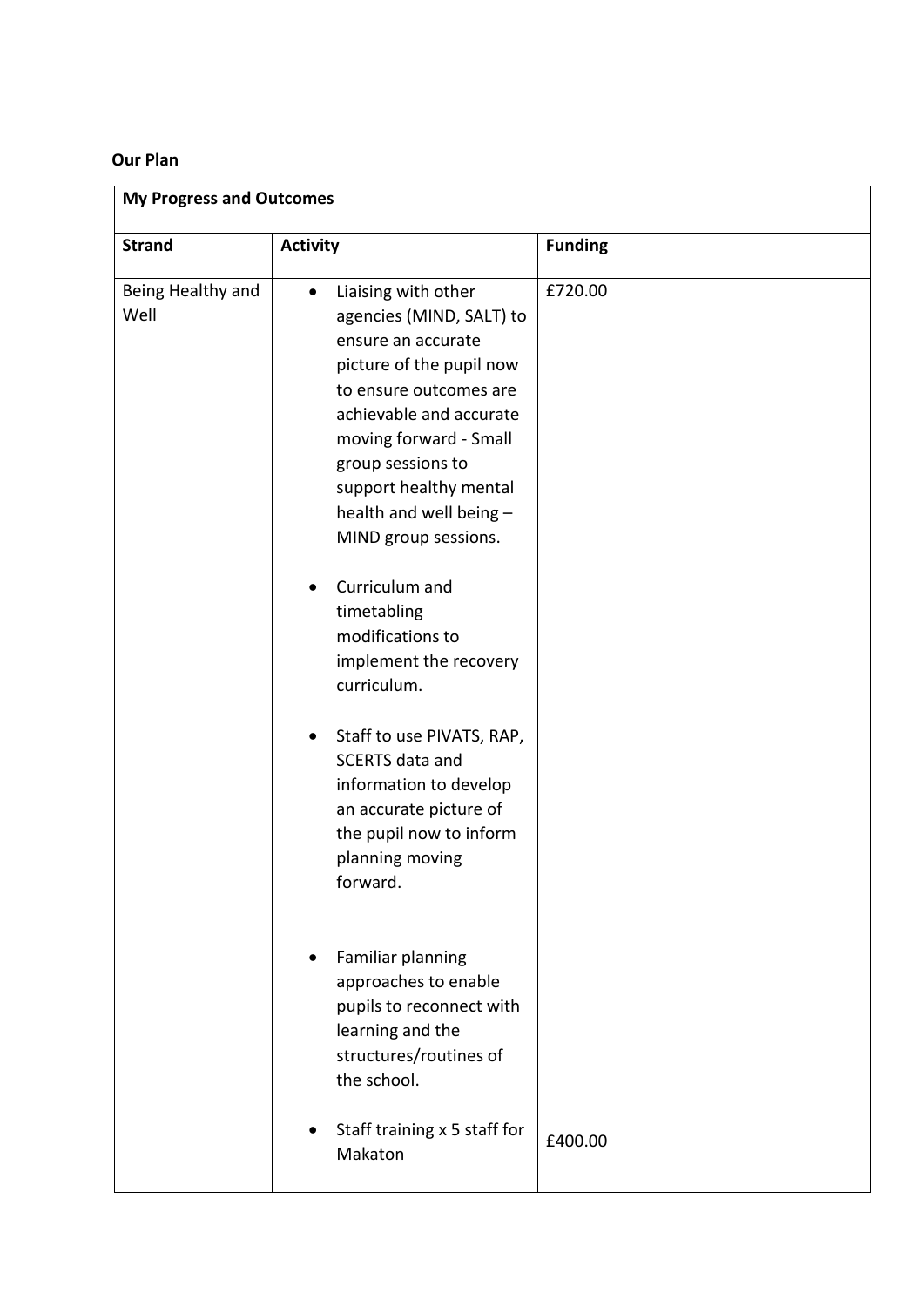|             | Staff training on Cued<br>$\bullet$<br>Articulation to support<br>the learning of phonics<br>to further support the<br>development of<br>language and<br>communication skills. | £300.00                  |
|-------------|--------------------------------------------------------------------------------------------------------------------------------------------------------------------------------|--------------------------|
|             | Purchase of worry<br>monster plush for each<br>class in Lower School.                                                                                                          | £70.00                   |
|             | Group music therapy<br>sessions to support<br>pupils in developing their<br>communication skills                                                                               | £660.00                  |
| Being ready | Liaising with other<br>٠<br>agencies (MIND, SALT) to<br>ensure an accurate<br>picture of the pupil now<br>to ensure outcomes are<br>achievable and accurate<br>moving forward. | See above funding figure |
|             | Purchasing of class book<br>sets to support in the<br>recovery and ongoing<br>curriculum of English and<br>Reading.                                                            | £4000.00                 |
|             | Purchase of reading and<br>writing intervention<br>scheme for Primary<br>phase.                                                                                                | £945.00                  |
|             | Purchase of reading and<br>writing intervention<br>scheme for Secondary<br>phase.                                                                                              | £945.00                  |
|             |                                                                                                                                                                                |                          |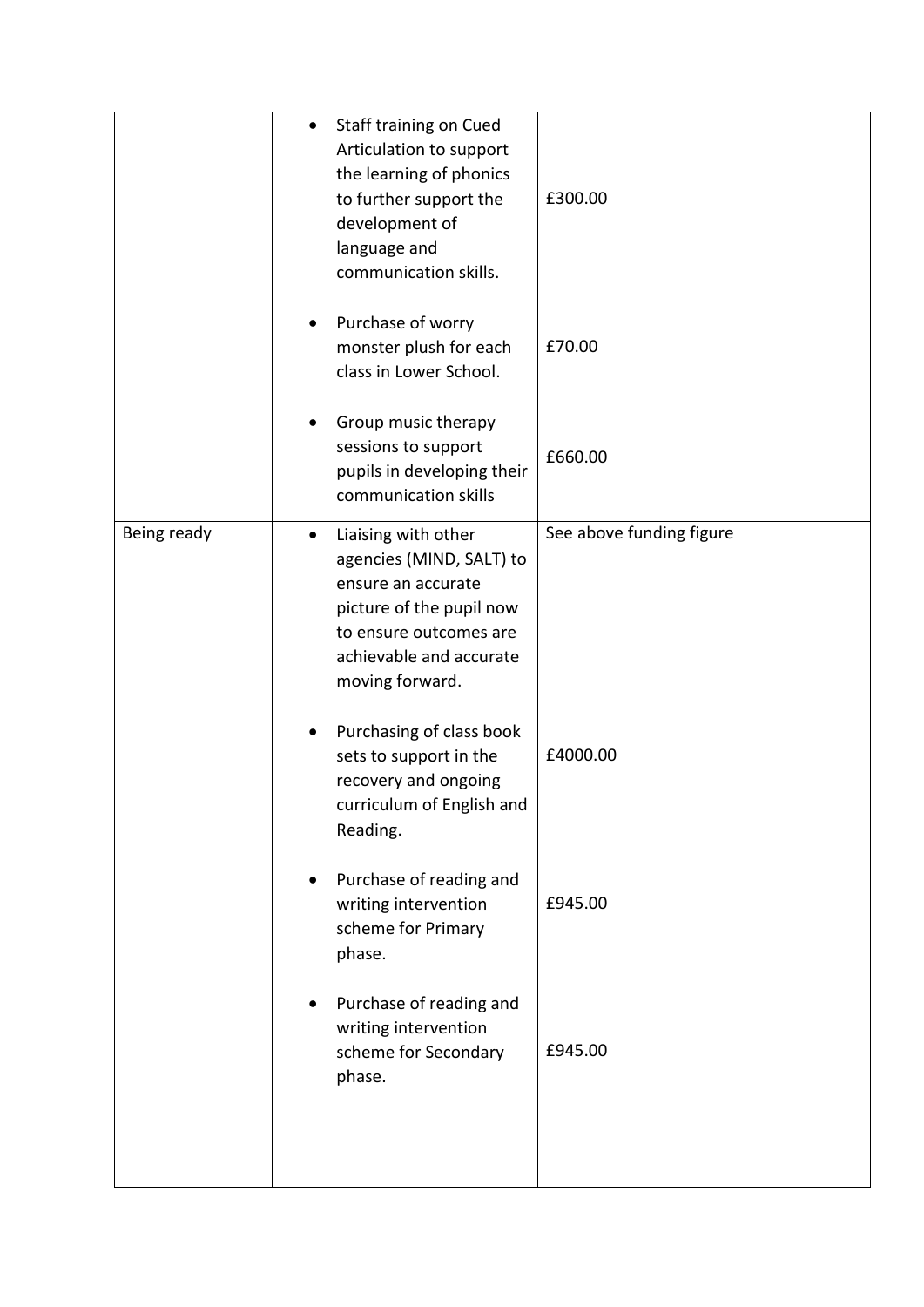|                   | £10000.00<br>Creating a lending library<br>$\bullet$<br>of ICT resources support<br>blended learning and in<br>case of a second lock<br>down/lock down                                                                                                                     |
|-------------------|----------------------------------------------------------------------------------------------------------------------------------------------------------------------------------------------------------------------------------------------------------------------------|
|                   | £2500.00<br>Creation of individual<br>resource packs in case of<br>a second lock down/local<br>lock down.                                                                                                                                                                  |
| Being with others | Curriculum and<br>$\bullet$<br>timetabling<br>modifications to enable<br>pupils to access the<br>recovery curriculum with<br>time allocated to help<br>rebuild connections,<br>explore and process their<br>feelings and experiences<br>and enjoy being together<br>again. |
|                   | House activities/events<br>in bubbles to support in<br>restoring connections<br>£2000.00<br>with others and the<br>school.                                                                                                                                                 |
|                   | Purchase of resources to<br>£3000.00<br>support enrichment<br>activities (COVID Safe) to<br>provide motivating and<br>fun experiences.                                                                                                                                     |
| Being me          | Creating clear<br>£1000.00<br>$\bullet$<br>transactional supports to<br>enable communication<br>(one to one and in small<br>groups).                                                                                                                                       |